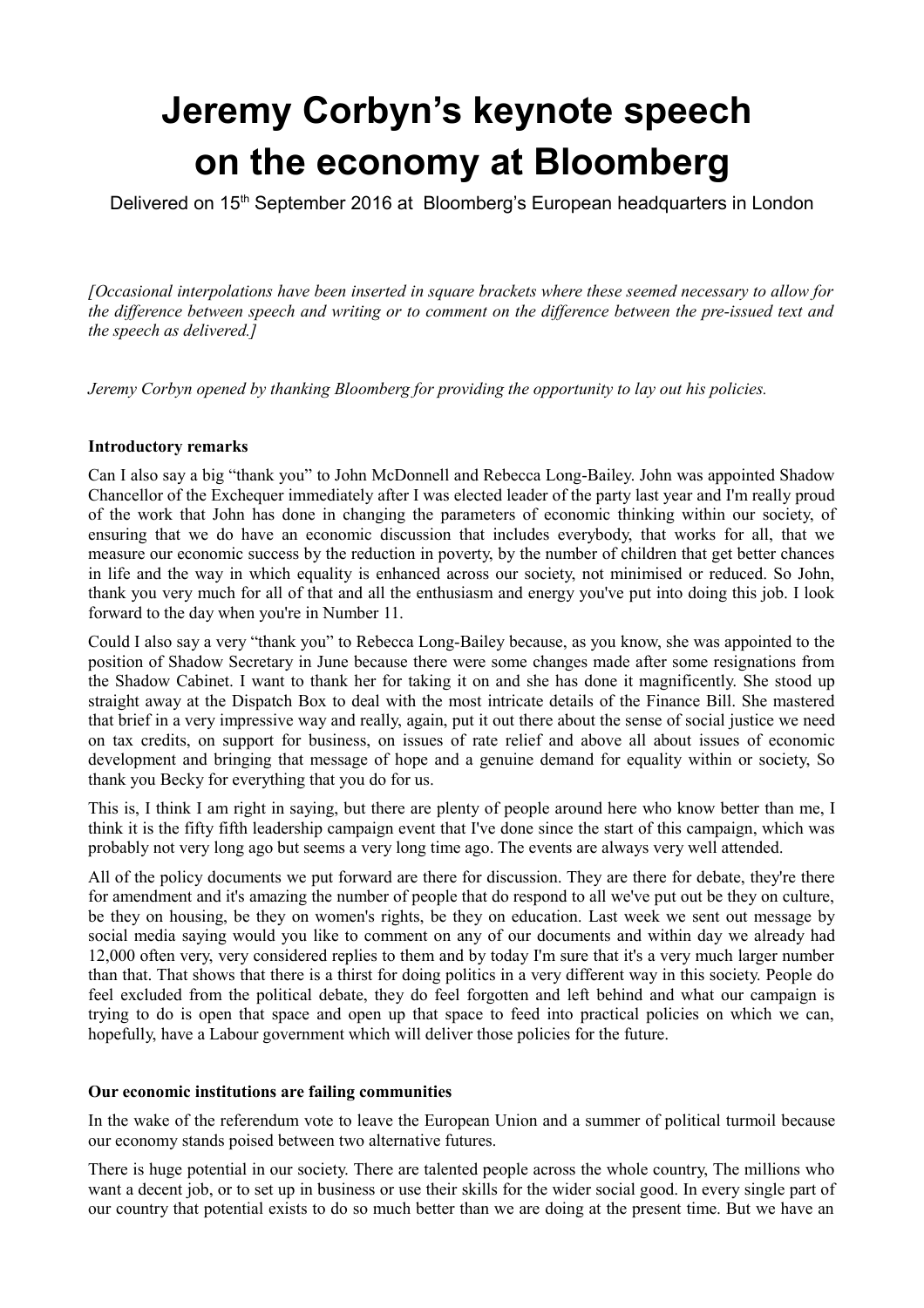economy and frankly a set of institutions that has let people down badly.

You can already see one future that's being laid out in front of us. You can see it in microcosm in Shirebrook, in Derbyshire. This is a once proud mining community that was devastated by pit closures. Good, secure jobs were lost, when the colliery finally closed in 1993.

For a decade, the town was left to stagnate, absolutely no investment, nothing happening. And then, directly on the site of the old colliery SportsDirect opened its huge warehouse in the early part of this century. There were jobs on offer, it's true, but they were the worst of the worst, Zero hour contracts and wages below even the abysmal legal minimum. Health and safety on site was cut to the bone. In just two years, ambulances were called to the site 76 times. One woman was forced to give birth in the toilets, she was so terrified of losing her job. These were conditions that would shame a Victorian mill-owner, right here in twenty-first century Britain.

A long-running campaign led by the trade union Unit, with the support of some media, exposed the abuse. Publicly shamed, chief executive Mike Ashley has now promised to change conditions and we wait to see the result of that. But sadly, many of the workers in the first Sports Direct warehouse are agency workers not directly employed by Sports Direct.

But there are other Sports Directs out there. This isn't just about a single bad boss. The failure at SportsDirect is the failure of the entire economic model. We have built an economy where the fast buck takes precedence over the long-term, patient investment that will deliver good quality jobs.

## **Tory failures and lack of direction**

Instead of changing direction this is the future we are drifting into under this Conservative government. The number of workers on zero hour contracts leapt by 20 percent in the last year. Real hourly pay has fallen 10% since the crash the worst performance of any developed country, except Greece. Meanwhile, the worst austerity spending cuts for generations have eaten away at our public services and yet still lead to rising levels of government debt. This is the future the Conservatives hold out for us. A mean-spirited vision that will squander talents and skills and deprive people of opportunities that should be theirs to enjoy.

But this vision is also the path of least resistance and that is why this directionless government is happy to settle for it. They wandered, unprepared into Brexit and now they are scurrying away from the mess that they've caused. The Chancellor of the Exchequer has all but shut up shop. Philip Hammond is refusing to clarify the government's own fiscal position when assurances are needed in the wake of the leave vote.

Even as it is becoming clear that monetary policy is reaching the limit of its capacity the Chancellor is seemingly still content to stick to George Osborne's plans for spending cuts. With capital costs for government the lowest in our history it simply beggars belief that any responsible government would actually be seeking to cut public investment. But that is what appears to be happening. For Philip Hammond to carry on cutting investment is an act of unpardonable folly.

Labour is calling on him to immediately reverse planned cuts in public investment and bring forward projects that will create jobs and support the economy. The new Brexit Secretary, meanwhile has been unable to answer simple questions on the government's own negotiating position even as the Prime Minister has been busily disavowing the promises made during the referendum campaign.

Theresa May herself has been long on rhetoric, but short on direction. "Brexit means Brexit," apparently. But what does *that* mean? The distance between the enormity of the challenges and the paucity of the vision on offer is striking. Instead of a vision for the future, the boldest policy offer from this government has been to resurrect the proven failure of grammar schools. There could be no clearer indication of the Conservatives' failure to rise to the level the situation now demands. They are retreating to a 1950s fantasy world that is totally out of touch with modern Britain. Under Theresa May, Britain is being left on hold.

And that has immediate consequences. It means the uncertainty around Brexit is prolonged. Business investment plans are paused, or even cancelled. Companies reconsider their commitments here. Jobs are placed at risk. Yet this Conservative government is performing the political equivalent of pulling the duvet over their heads and hoping it will all go away.

The complacency over the Brexit negotiations is extraordinary and a matter of growing concern wherever you stood in the referendum campaign. We accept and respect the decision of the British people in the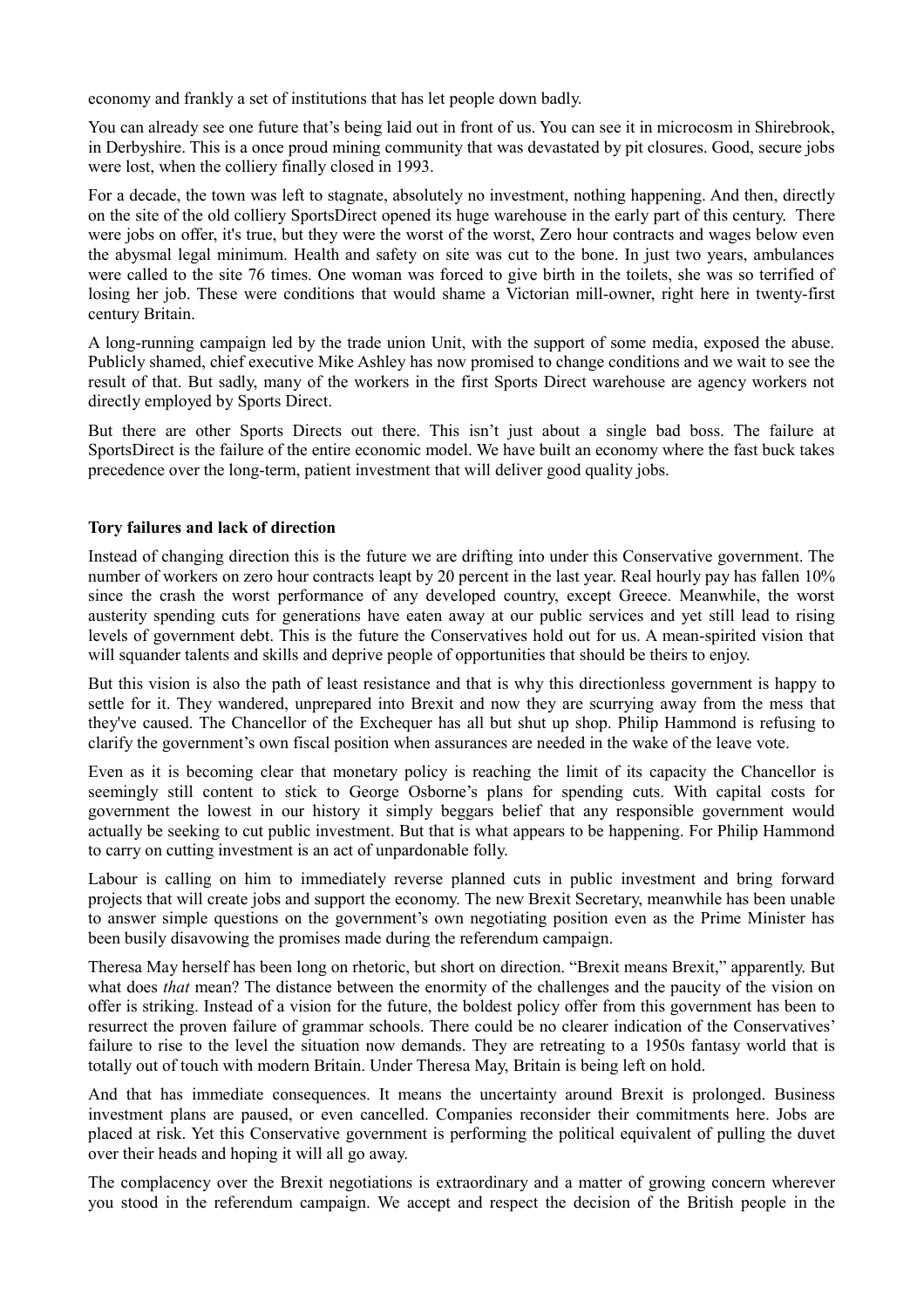referendum to leave the European Union. We've set out our red lines for trade, investment, jobs, investment and environmental and social protection in the negotiations for a new relationship with Europe.

We will be pressing for full access to the European single market for goods and services as part of those negotiations. We should not be falling back on a World Trade Organisation-only trade deal with Europe as that would potentially risk damage to the public finances and significant job losses. But there are directives and obligations linked to the single market such as state aid rules and requirements to liberalise and privatize public services which we would not want to see as part of a post-Brexit relationship. What is essential is that the government brings forward its own agenda for those negotiations to parliament as soon as possible.

#### **The Brexit vote and globalisation**

The overwhelming fact of the vote to Leave the EU is that the status quo is no longer an option. In voting Leave, in communities across the country they rejected the status quo that had failed them. It's not just in Shirebrook [but also] in former industrial communities, in coastal towns. This is the failure of an entire economic model to provide the chances and opportunities to a generation of our people. It is an economic model that has discarded good jobs and stripped whole communities of their pride.

Promoted for decades this model argued that if taxes were slashed taxes for big business and the mega-rich then everyone would benefit. But it has too often meant poverty pay, zero-hours contracts, and lives ruined by a shortage of affordable homes. Instead of trickle-down, we have seen a monstrous trickle-up of wealth and opportunities.

Too much wealth became concentrated in too few hands in too few places. And former Chancellor George Osborne's political choice to impose austerity on top of this meant not only the worst spending cuts in this country for three generations, but a slump in living standards for most. Eighty percent of households have seen either no increase or falling incomes since the crash. Andy Haldane, the Bank of England chief economist, has spoken of a "lost decade" of earnings. The Leave vote, for all those in left-behind Britain, was a decisive rejection of all this.

#### **The alternative**

We in the Labour Party campaigned in the referendum for a vote to Remain and Reform. The large majority of the labour movement and Labour Party were clear that the European Union helped protect workers' rights and secure economic prosperity. But our arguments did not carry the day. We now have to set out the the best possible future for our country after the Leave vote. One that defends hard-won rights for working people. But one that also stakes out a bold new vision for our economy can work for all of us, and not just a privileged few.

We have to present to the country and in particular those communities in left behind Britain an alternative. We must build the consent for this new model.

As a country we must have a proper, informed debate that requires this government to make its own intentions clear. No back room deals and secretive negotiations behind closed doors. Parliament and the whole country must be fully informed. I agree entirely with Len McCluskey, speaking at TUC Congress earlier this week, who said that we take the Leave vote as an opportunity to "start the debate as to what sort of country we want Britain to be."

I want now to lay out my vision for how our economy can work for the many, and not for the few. Of a new, dynamic economy that breaks with the failures and injustice of the past. There is an alternative to the Tories' drift and failure. This is the better path for our economy to take.

#### **World economy changing**

The challenges are substantial. Ours is now a low investment, low pay, high debt economy. The pattern since the crash of 2008 has been very clear. Investment has fallen, and it has been too easy to substitute cheap, expendable labour for investment in machinery, new technology and vital infrastructure. The result is that our economy has become very good at generating poor-quality jobs – so that over half of those in poverty are now also in work. Think of that, half of those in poverty are also in work at the same time and many of them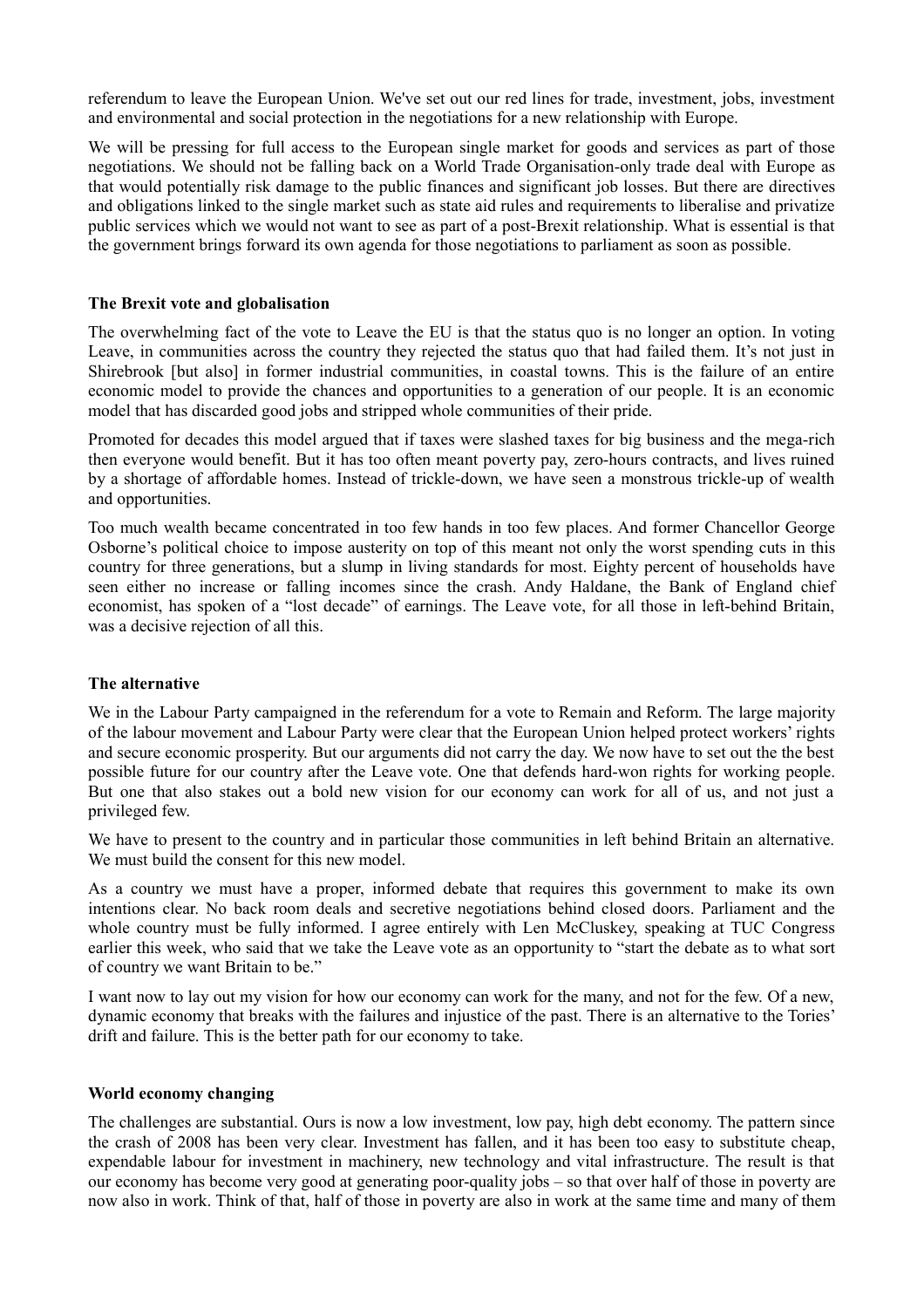are dependent on in-work benefits.

Deindustrialisation has helped kill off many of the relatively secure, relatively well-paid jobs that manufacturing industries support. For too many the alternative now on offer, especially for the young, is low pay and insecurity. This is a desperate situation for those pushed into zero hour jobs particularly where they are also forced into overpriced and insecure private rented accommodation.

But it also means the base of our tax system is steadily eroding. If the super rich are opting out of taxes on one side and too many people are too insecure and too poorly-paid to carry a tax burden on the other we cannot continue to fund the high-quality public services we need and want.

The spread of automation, meanwhile, is now starting to eat into previously secure, middle-class jobs, as even complex tasks become computerised. The Bank of England has suggested that up to 15 million UK jobs could be at risk from automation over the next decade. And the IMF, like other forecasters, now expects growth to be very weak across the developed world. The IMF cites low investment, the weight of private sector debt, and longer-term productivity and demographic issues as bearing down on the growth potential of advanced economies especially our heavily-indebted societies are more vulnerable to financial shocks than they were.

All of this presents a deep challenge to the social democratic and socialist tradition that Labour, New or Old, has always been a part of. It punctures the old belief that it was possible simply to redistribute the proceeds a growing economy to pay for public services. It can no longer credibly be argued, for the majority of people, that free trade and free markets alone will deliver increased prosperity.

A future Labour government will have to do more than redistribute income and wealth. It will have to focus on how we earn that income and wealth in the first place. Above everything, we have to address the need to rebuild and transform how our economy works.

#### **Labour's positive vision**

Labour's positive vision is at the centre of this. At the centre of this transformation is the need to deliver investment. It is investment in new equipment and new machinery, and new technology and new ideas that can deliver rising productivity. For government, that means making a serious, long-term commitment to overhaul and rebuild our infrastructure right across the country, to unlock its potential. Not just talking about a "Northern Powerhouse", but delivering on it. Not just putting on a high-vis jacket for a photo shoot, but making sure every community is part of the transformation.

That is why we have pledged a £500 billion investment commitment. Our investment pledge will fit completely within the clear framework provided by our Fiscal Credibility Rule. Labour's Rule, announced by Shadow Chancellor John McDonnell and drawn up with the help of world-leading economists, gives government the capacity to invest whilst delivering financial stability.

If we want high-quality public services, we have to create a high-quality economy. We'll use record low capital costs for government to make that happen. Delivered through public capital spend and the new National Investment Bank and regional development banks this investment programme will be on a scale that will transform how our economy operates.

We'll build new, democratic institutions with clear public service mandates to ensure every part of our country gets the investment it needs. We want to take power out of the hands of a few elite circles in Westminster and the City of London, and give communities across the country the ability to shape their own destinies. That is what I am picking up all the time as I travel around the country as part of this campaign or indeed any other visits that we do. We'll end the culture of short-termism and quick bucks that have dominated our economy, and restore pride and dignity to left behind Britain. It is time for our local communities and our regions to take back control.

#### **Industrial strategy**

The old default pretending the market alone will deliver is no longer feasible. World trade has consistently grown less rapidly than the world economy, and even, over the last year, began to shrink. Mega trade deals, like TTIP and CETA, have hit the buffers. The old rules of globalization in which manufacturing would rush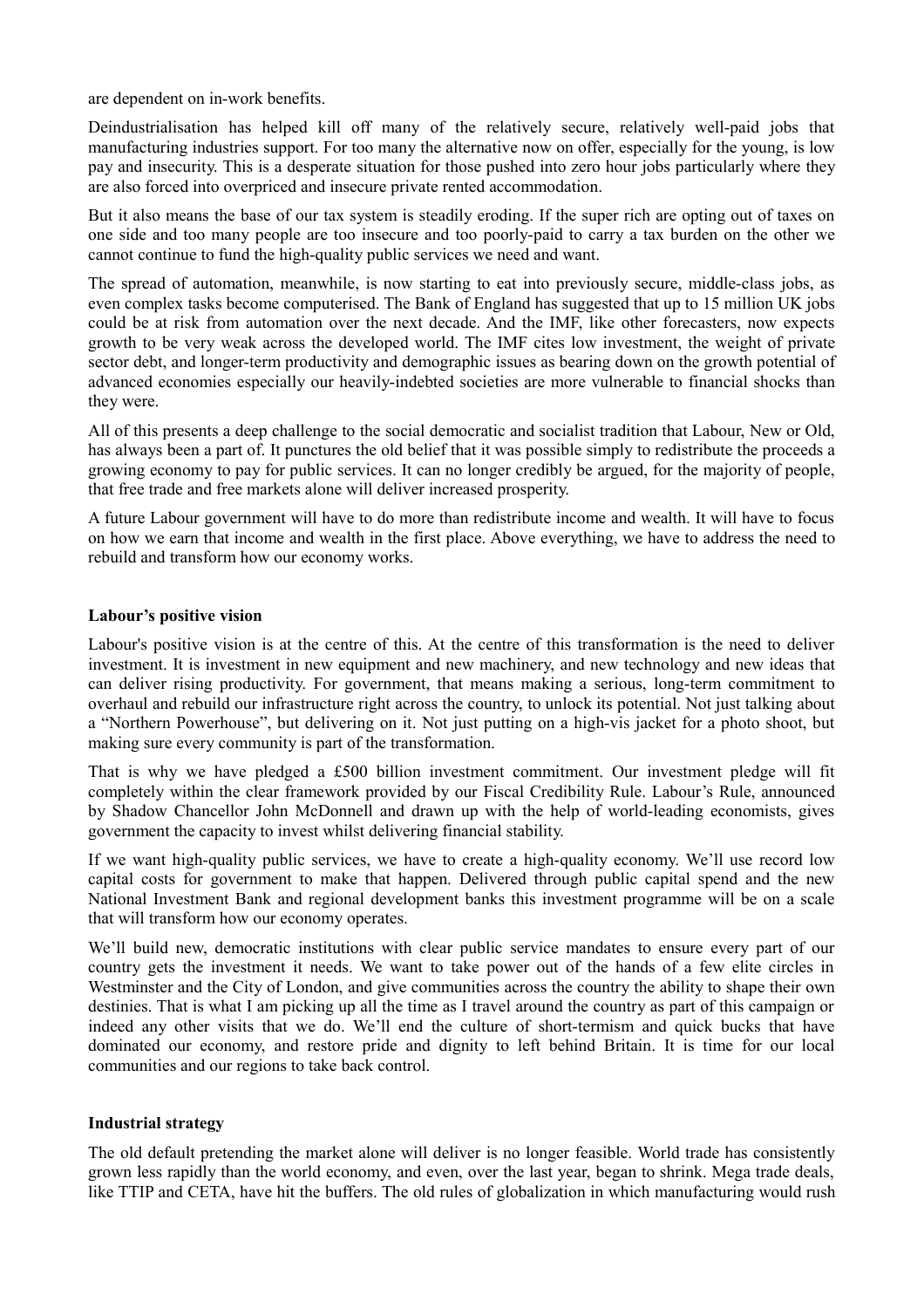to wherever labour was cheapest are being rewritten.

For decades or more, the squeeze on manufacturing employment has been relentless, as millions of new workers were added to the global labour force. But after years of plant closures and steady employment decline, one in six UK manufacturers report bringing some production back into the UK. This is "reshoring", driven by the need for sophisticated manufacturers to locate close to their markets and draw on highly-skilled labour.

The economies that are navigating this switch successfully are not the ones where governments are taking the hands-off approach. Governments across the world are breaking with the old model, and choosing to intervene in their economies.

I'll give an example. When the steel crisis broke, as cheap steel - mainly from China - flooded the world market and undermined their domestic industries major governments chose to intervene. The US pushed up tariffs on imported steel to 266% in some cases. Italy moved to nationalise a steel producer. Germany increased its subsidies. The EU as a whole attempted to introduce sharp tariff increases. They were, however, held back by our own government, which clung to the old free-market dogma. Free market ideology counted for more than a prosperous economy. Eventually, under pressure from unions and the Opposition, the government was forced to say that yes, the UK government could also take a stake in British steel producers.

The lesson here is simple: Successful economies need governments prepared to back them up. Good business needs good government, not no government. This isn't just about just protecting essential industries. Successful economies today are those that have a government prepared to stand up and support new businesses and create new opportunities.

Germany's "Industrie 4.0" programme is intended to maximise its capacity in order to profit from the "fourth industrial revolution" - the digital transformation of manufacturing and engineering. Deloitte's Manufacturing competitiveness index shows the US racing ahead, overtaking even China, on the back of its commitment since 2009 to deliver investment in research, new technology, and innovation. Without similar commitments, our own economy will start to slip further and further behind.

#### **Government intervention in new industries**

But our economy lets us down badly in the provision of skills, and the provision of digital infrastructure. Our broadband access is amongst the slowest and most expensive in the OECD. And our schools are overwhelmed by testing. Our further education system has been whittled to the bone. Adult learning slashed. And our universities charging higher and higher fees and as a result our students getting deeper and deeper into debt.

So as part of our infrastructure investment commitment, we want to see superfast broadband delivered to every part of the country. We know this can make a difference. I'll give you an example. We know that the turnover of Cornwall's digital sector grew 153% in the last year, well ahead of London. The local press have started saying Cornwall can be "Britain's Silicon Valley". This is on the back of a £136m EU-funded scheme to introduce high-speed broadband. That's how we can start to turn around those parts of our country that have suffered underinvestment for too long. Indeed some remote parts of Scotland have begun to see quite impressive economic growth on the back of better digital communication.

But we also need to address the skills shortage that so many employers now cite as a major barrier. That's why a Labour government will look to create a National Education Service, providing the best possible education for all. Instead of Tory tests and segregation at age 11, we'll make sure that every single person has the opportunity of education so that every single person in our society can meet their full potential. It's education that will help deliver the high-technology, high-investment economy of the future, right across our country. We'll remove the false distinction between training and university and reinstate adult education. Education should be valued in this country in the same way we value our NHS.

We invest too little in scientific research. As other countries are looking to increase their investment in science and technology, Britain has no clear plan to do the same. I want to see this country move towards the OECD target of 3% of GDP spent on scientific research, from all sources. We can start by doubling energy research, in line with the recommendations of Nicholas Stern and others, overturning what has been a 95% decline in energy research spending since the 1970s.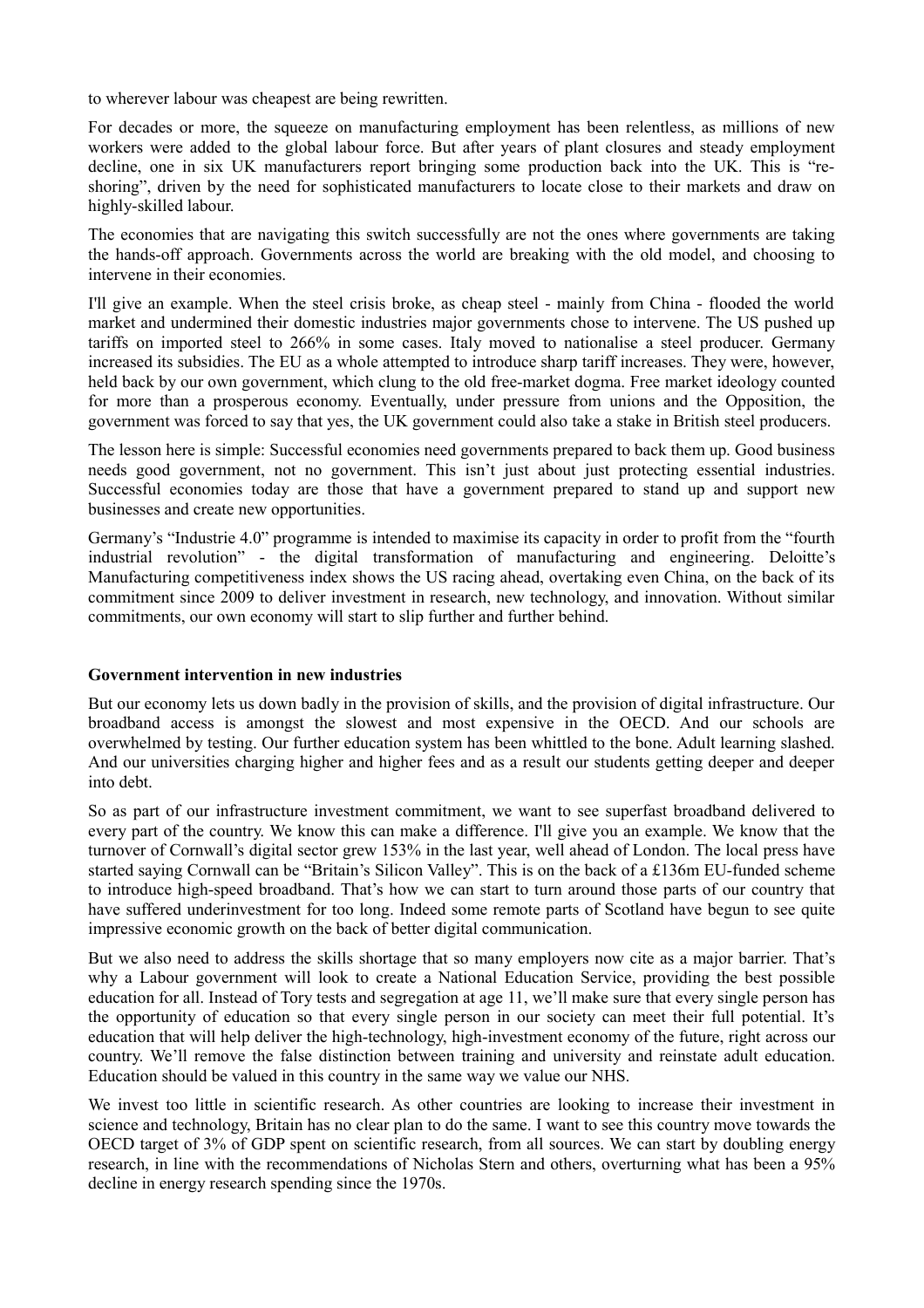The next Labour government will set up a new Advanced Research Agency, modelled on the success of the ARPA-E energy research agency in the US to bring together the best minds in the Britain and the world to make the technological breakthroughs our future low-carbon economy will need.

## **London**

I'm delighted that we have a new London Labour mayor. I know that Sadiq shares my desire to ensure that London does not fall victim to the indecision coming from Downing Street on how we secure our economy from the effects of Brexit. Sadiq and I have known each other for many years, often agreed and occasionally disagreed – but that life. But we're always united on what is best for Londoners and the importance [role] the city plays in our economy. My door will always be open to discuss these matters with Sadiq and the London Assembly. I want to stand shoulder-to-shoulder with Sadiq in protecting London from the risks it faces from a Tory-led Brexit Britain.

[*In the pre-issued text but not in the speech as delivered*. "We will We can invest in renewables to create over 300,000 high-quality jobs across the courtesy, and make Britain a world-leading renewables producer."]

## **Industrial strategy and corporate reform**

We'll introduce a comprehensive industrial strategy to deliver a high-investment, high-skill, high-technology new economy for the future working with businesses, trade unions and communities to deliver proper sectoral support.

An example. Our car industry was turned around from the depths of the 2008-9 recession by effective government intervention and collaboration through the scrappage scheme. Britain today exports more cars than ever before in its history and they are of higher technology and cleaner than any cars made before.

But as well as finding new ways of working together, it means looking to change some of the rules. In light of the Leave vote, and the coming negotiations with the European Union, we should take the opportunity to reassess some of those rules in light of the challenges we face.

## **Rewriting the rules**

We cannot be afraid of intervening directly to support supply chains and new industries. Any deal with the EU must recognise that the old state aid rules are no longer valid. When governments across the world are intervening, it makes no sense to tie a government's hands here. The evidence is clear that strategic, careful interventions can make a difference. Key amongst these is government procurement.

As is becoming widely recognised, governments can help create new markets and promote innovation. We will insist, as part of our infrastructure investment programme, that high-quality British-sourced steel is used. We will make sure that all suppliers pay at least the Living Wage and recognise trade unions

One recent study suggested that even a 1 percent increase in UK government procurement in essential industries like steel and chemical can produce a 19,000 jobs boost. And if we are aiming to generate 65% of the UK's electricity from renewable resources by 2030, making use of our huge natural advantages, we'll be able to create hundreds of thousands of jobs.

With government investment and support for supply-chains, we estimate that well over 300,000 high-quality jobs can be created in our renewables industry. We can make Britain a world leading producer in a market that Bloomberg forecasts to be worth \$630 billion globally by 2030.

### **Workers' rights, migration, corporate governance**

This means dealing with the issues of workers' rights, migration and corporate governance. The changes needed go deeper than just improving how government functions. Our corporate structures are not meeting the challenges, or matching up to the opportunities. Whether it is scandals like the asset-stripping of BHS, or the abuse we saw at SportsDirect, it's clear that corporate governance needs overhauling.

It is too easy for unscrupulous bosses to exploit and ensure that the flexible workforce is only flexible for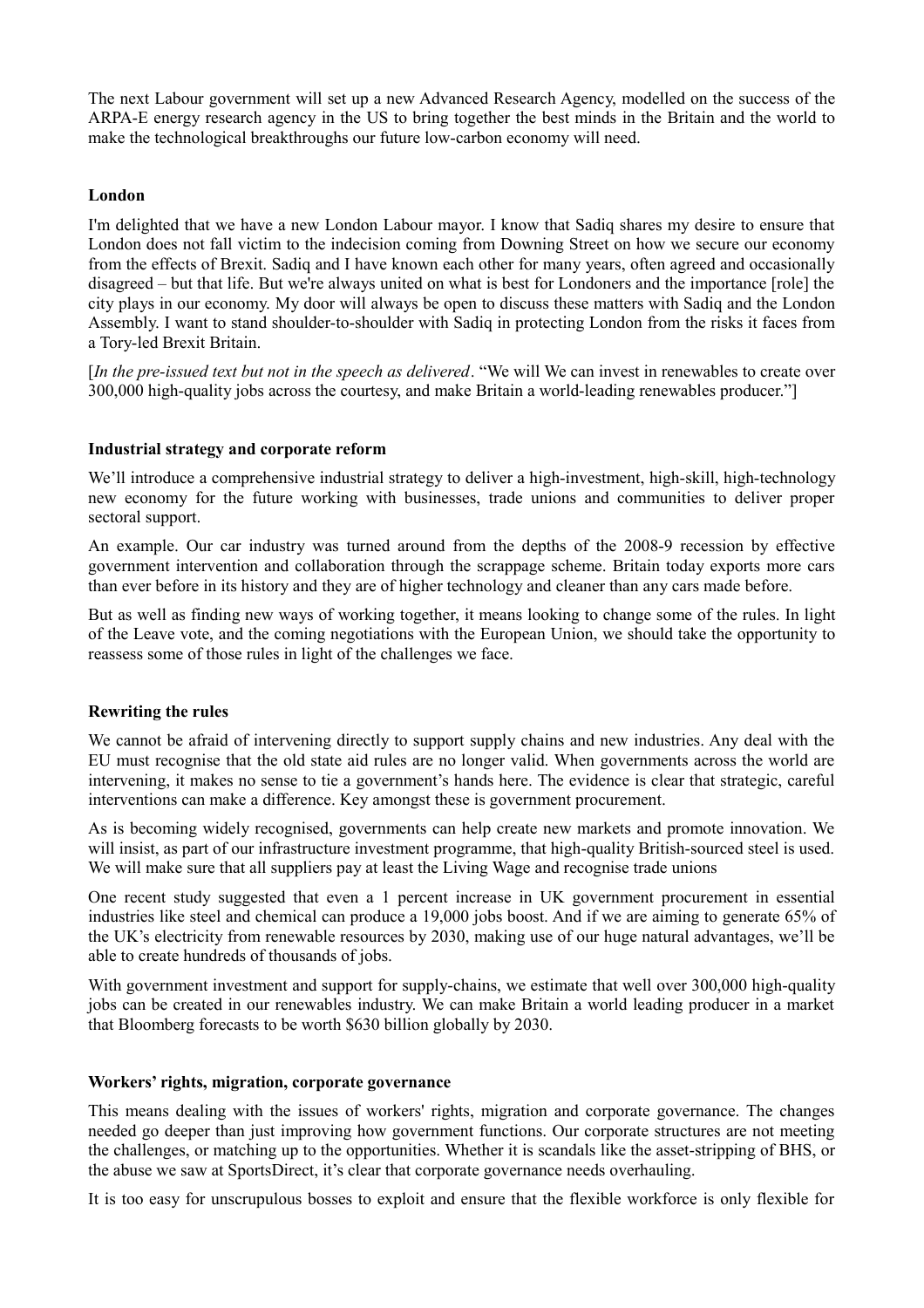them, not working people. We have been clear that we will strengthen employment and trade union rights. We saw just the other week the sharp rise in maternity discrimination experienced by women.

We will strengthen and extend collective bargaining across our economy and abolish Employment Tribunal fees to enable greater access to justice for those that experience workplace discrimination. That's why as Labour leader I have launched Workplace 2020 to create a positive framework for employment and trade union rights.

Migrants have often been the worst exploited – and have been unacceptably scapegoated for the actions of very bad bosses. That the Government that has nurtured this insecure, precarious labour market to also actively participate in this scapegoating is unacceptable. It doesn't work to claim to be "preventing" migration. This government has managed to miss every target it ever set itself.

Everyone deserves protection at work. So the next Labour government will ensure that every new National Insurance registration receives details on how to join a trade union. We'll change the incentives for Britain's bosses so that it is easier for decent employers to do the right thing and invest in the long-term, whilst cutting out the abuses that undercut the good employers.

I've called for a "Philip Green Law" that would bar asset-strippers like Green from loading companies up with excessive debt, and paying excessive dividends. We'll tighten up the Takeover Code so that it takes better account of the impact on current employees and pensions. We want to see clear plans to support both, before takeovers can be allowed through.

We are the fifth richest country in the world. If you are in the top 1 percent in our country you are doing better than almost anywhere on the planet. Senior members of my party used to say they were, and I quote: "intensely relaxed about people getting filthy rich as long as they pay their taxes". The problem was that while those in my party were relaxing many of those "filthy rich" were not paying the taxes they should have been. Instead, I want to be relaxed in the knowledge that our fellow citizens are living rich lives, and for our economy to be working for people. And not working against them. Because the truth is that at the moment the economy is rigged against working people. I want to unrig the system.

Oxfam has raised the issue of pay ratios this week and should not be ignored by politicians. This is something I am extremely interested in and we'll be looking at ways to address the huge disparity in executive pay compared to ordinary workers. Unlike big multinationals, working families do not tend to have huge cash piles to fall back on when times are hard. They cannot borrow at record low rates to invest in their future. Or cut sweetheart deals with HMRC.

The responsibility of government is to protect citizens from these growing uncertainties in our economy, not exacerbate them as the Conservative government has done. It is one of the reason I am looking at policies that can help provide more security for working households. One such possible answer may be the often discussed suggestion of a universal basic income. But we need to research and test this policy before we can just adopt it. That is why I am looking at the party holding a review to consult widely on this and every other policy that we have.

#### **Co-ops and worker-ownership**

Coops and worker-ownership are very important to me. But more than just making sure our existing corporations work better, we should be looking to overhaul how our businesses function. Not just worker representation on boards, but worker ownership of companies. The productivity benefits are clear, with worker-owned companies typically being more productive than those that are more traditionally owned.

Labour will look to create a "Right to Own", giving workers facing a change of ownership or closure of a firm the first refusal in putting together a worker-owned alternative.

The regional development banks will be given the task alongside assisting small businesses generally of providing the finance to make worker ownership and co-operative ownership a reality across the country.

I want to see local councils building on the example of Preston, where a focus on using local government procurement has helped support the local economy with real investment and sustain co-operative local enterprises.

We can go further than this. I want to see a new, co-operatively owned 'British Mittelstand' created: high-